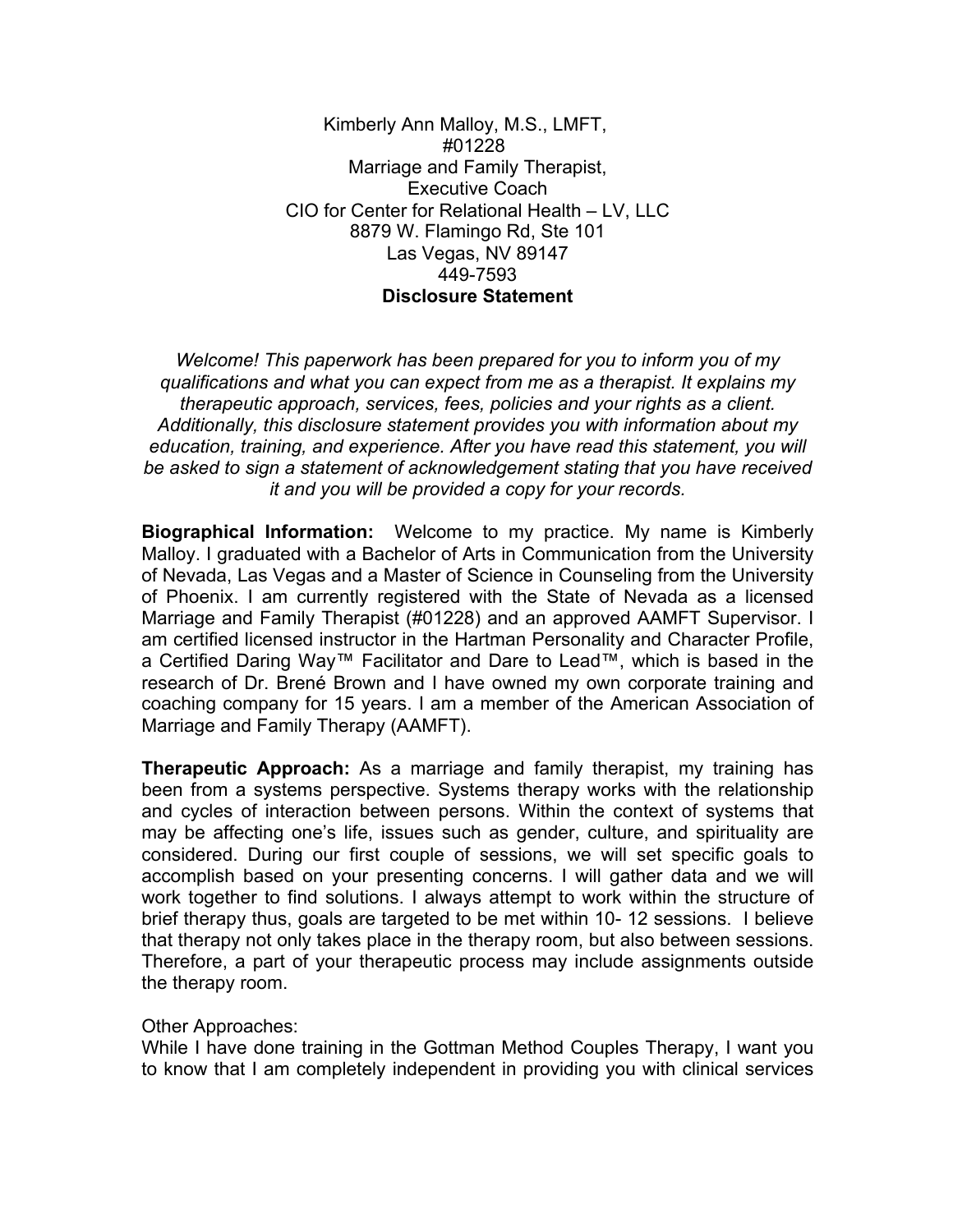and I alone am fully responsible for those services. The Gottman Institute or its agents have no responsibility for the services you receive.

I also use, as a technique, EMDR which is eye movement desensitization reprocessing, a type of therapy used for trauma. I will not do this without your verbal consent.

I work with individuals, couples, adolescents, families and groups. The approaches that I use in treatment vary. I believe the relationship between the therapist and the client is paramount for productive treatment and ultimately for healing to occur. Typically, treatment consists of:

- 1. An assessment, which may include any or all of the following: interviews, observation, review of records, behavior rating scales, biological, psychological and social history, and/or mental health evaluation.
- 2. Development of a treatment plan, which includes goals and objectives, therapeutic interventions and estimated length of treatment.
- 3. Implementation of treatment plan.
- 4. Ongoing assessment, discussion of progress, and revisions to the treatment plan as appropriate.
- 5. Completion or termination of treatment when satisfactory progress has been made or treatment goals are achieved.
- 6. Aftercare planning for follow-up care to maintain gains and prevent relapse if needed or desired by the client.

**Appointments, Fees, Payment:** As a therapist in a private practice, I must operate as a small business. Therefore, I want you to know clearly the fees, payment and charges for my business. Sessions are 50 minutes in length and one session will be  $$150.00$  and will be due at the end of each session. If you request a longer session,  $\frac{75}{5}$  minutes, the fee will be  $\frac{$225.00}{5225.00}$ . Any time incurred due to court proceedings, which includes court preparation time, travel time, providing written documentation, and testifying will also be billed at the same session rate/ per 50 minutes. If I have to travel these rates will be in addition at the same rate as stated. Partial hours will be prorated. Please note I do not bill insurance.

**Your appointment is reserved particularly for you. If you are unable to make your appointment, please provide 24 hours' notice of cancellation to me directly by calling 702-449-7593. Failure to give 24 hours notice of cancellation or failure to show up (No Show) for a scheduled appointment will result in you being charged your full session rate (rate listed above) and you will be expected to pay this fee at the start of your next session. Any outstanding monies owed will need to be paid before a future session may be booked. Please initial that you have read this section specific to cancellation of appointments: \_\_\_\_\_\_**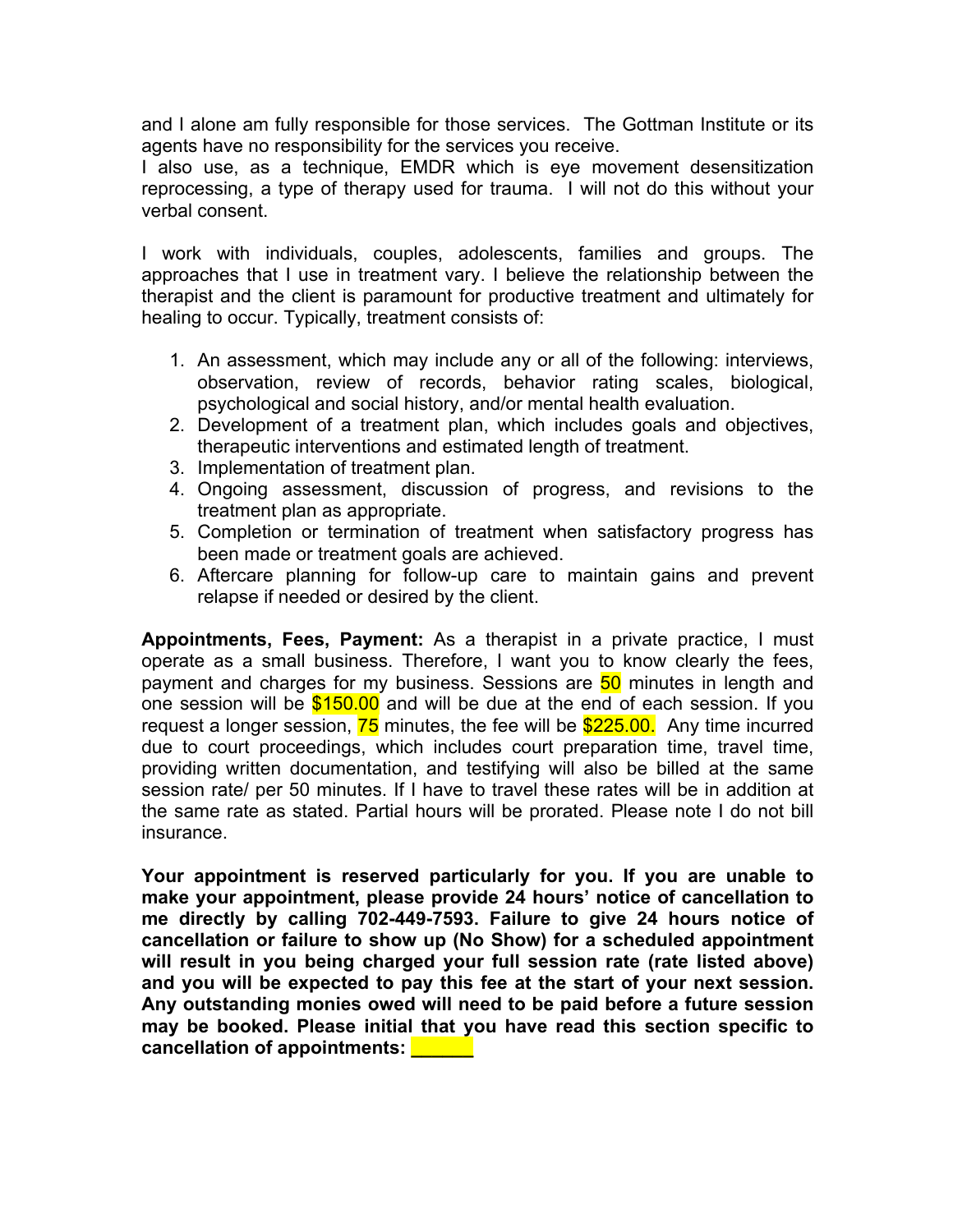**Request for Additional Reports/Letters/Documentation/Legal Issues:** Completing assessment paperwork, treatment plans, progress/psychotherapy case notes, brief phone calls and/or letters are included in your fee. However, if phone calls are frequent or extensive (longer than 15 minutes); if you require additional letters, reports, documentation; of if court attendance is requested, the charge will be based on the fee of \$150.00 per 50 minutes, including travel and standing time.

**Other Fees/Charges:** You are responsible for all fees/charges incurred and will be billed for all charges not previously paid by you.

**Insurance:** I do not bill or accept insurance.

**Refunds:** No refunds are provided for services already rendered.

#### **Dual Relationships:**

My professional code of AAMFT ethics and the Nevada statutes are very strict in terms of dual relationships. Due to this ethical code, all social networking sights would be considered a dual relationship. If we were previously on the same sight please know I will no longer exchange any personal information with you via the sight and will not respond any longer to personal posts.

### **Technology:**

All communication with my client may done in the therapy room, except for communications that needs to take place in reference to appointment scheduling, which can be done via text. At certain times I will accommodate my clients by using a tele-health program. Please note that my phone number is a cellular phone with a voice mail. My number is private as is my voicemail; however, the confidentiality of technology is beyond my control so please keep this in mind when communicating with me whether it is through email, texts or any tele-health program deemed appropriate at the time.

Tele-health sessions are available under some circumstances and again, the privacy of communicating in this form of technology cannot be guaranteed.

Tele-mental Health Services:

I hereby consent to engage in distance counseling with Kimberly Malloy, LMFT, as part of my psychotherapy, should she or I request it. I understand that distance counseling includes the practice of health care delivery, diagnosis, consultation, treatment, transfer of medical data and education using interactive audio, video or data communications.

I understand that I have the following rights with respect to distance counseling: The right to withhold or withdraw consent at any time without affecting my right to future care or treatment nor rising the loss or withdrawal of any program benefits to which I would otherwise be entitled.

The laws that protect the confidentiality of my medical information also apply to distance counseling. As such, I understand that the information disclosed by me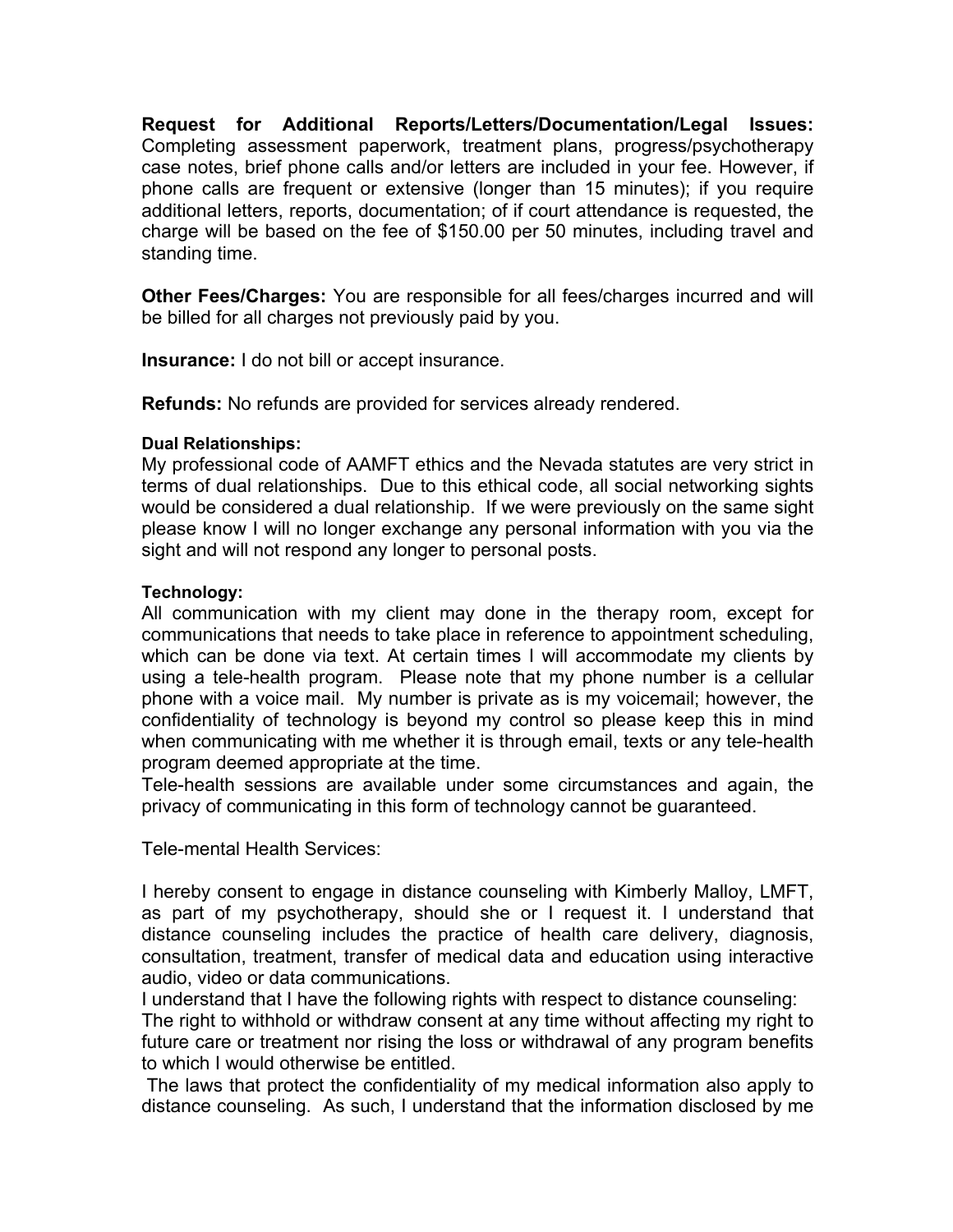during the course of my therapy is generally confidential. However, there are both mandatory and permissive exceptions to confidentiality, including, but not limited to reporting child, elder, and dependent abuse; expressed threats of violence towards an ascertainable victim; and where I make my mental or emotional state an issue in a legal proceeding.

I also understand that the dissemination of any personally identifiable images or information from the telemedicine or tele-mental health interaction to researchers or other entities shall not occur without my written consent.

I understand that there are risks and consequences from distance counseling, including, but not limited to, the possibility, despite reasonable efforts on the part of my psychotherapist, that: the transmission of my medical information could be disrupted or distorted by technical failures; the transmission of my medical information could be interrupted by unauthorized persons; and/or the electronic storage of my medical information could be accessed by unauthorized persons. These risks are offset by my therapist's use of a HIPPAA-compliant service that is encrypted for video tele-mental health communications.

I understand that if my psychotherapist believes I would be better served by another from of psychotherapeutic services (e.g. face-to-face services, group therapy), I will be informed of such and we will either make the accommodation or be referred to a psychotherapist who can provide such services in my area.

I understand that I may benefit from distance counseling, but that results cannot be guaranteed or assured.

Considerations:

It is important to note that there are limitations of distance counseling that can affect the quality of the session(s). These limitations include but are not limited to the following:

I cannot see you, your body language, or your non-verbal reactions to what we are discussing.

Due to technology limitations, I may not hear all of what you are saying and may need to ask you to repeat things.

Technology might fail before or during the counseling sessions.

Although every best effort will made to reduce confidentiality breaches, breaches may occur for various reasons.

To reduce the effect of those limitations, I may ask you to describe how you are feeling, thinking, and/or actions in more detail than you would during a face-toface session.

I have read and understood the information provided above. I have discussed it with my psychotherapist, and all of my questions have been answered to my satisfaction.

\_\_\_\_\_\_\_\_ Initial

**Emergencies:** If I will be out of town for a significant length of time, another therapist may be available for interim treatment. I will discuss this possibility with you before a prolonged absence. On some occasions I may leave contact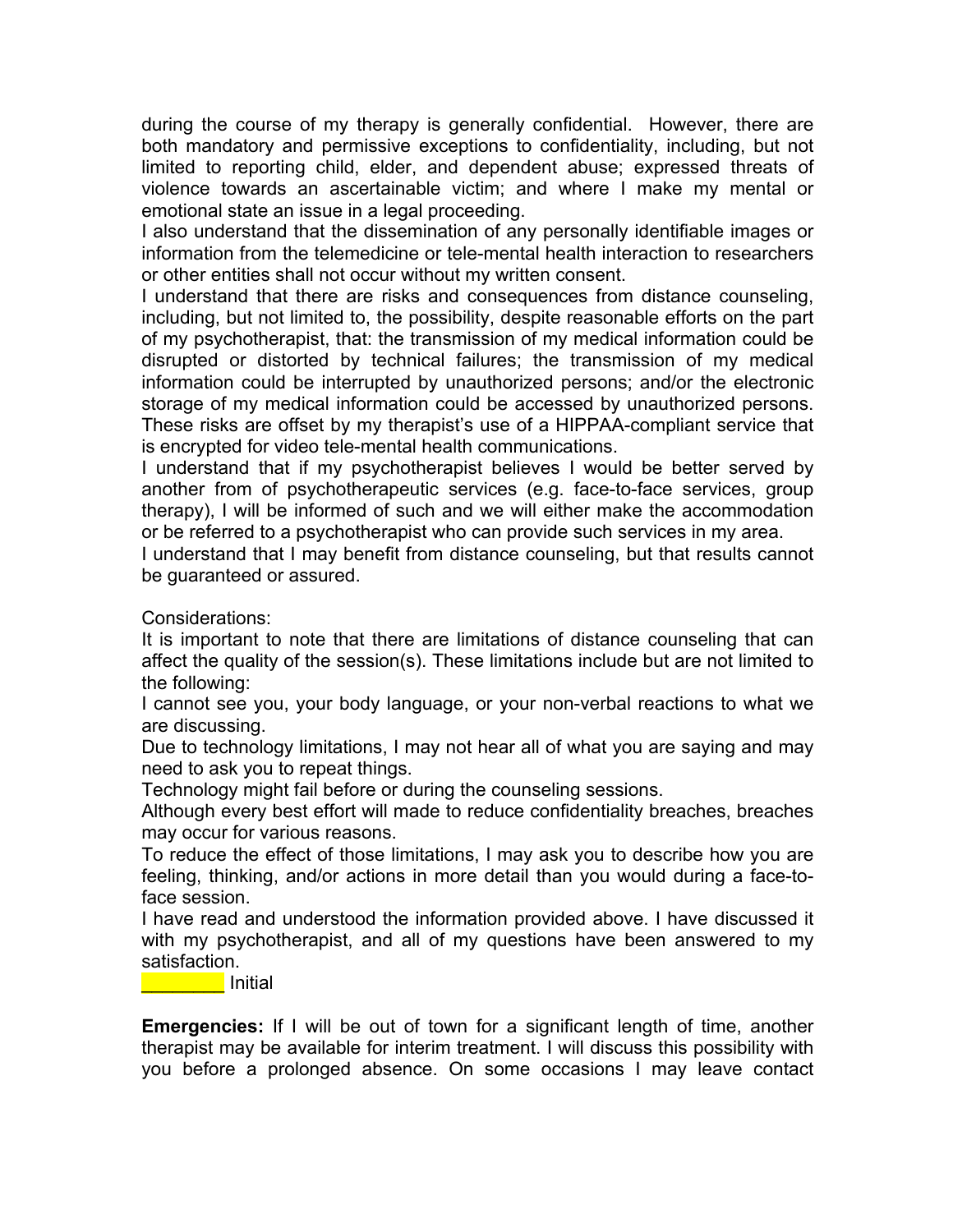information on my voice message for another therapist who will be available in my absence.

I do not operate a crisis center and therefore I am not available 24 hours a day, 7 days a week. Should you need this kind of therapy, please let me know upon reading this and I will provide you a referral to this kind of clinic.

**Confidentiality:** My professional code of American Association of Marriage and Family Therapist ethics and the Nevada statutes prevent me from disclosing information that is shared in therapy or releasing information without your written consent. If you are here for couples of family therapy, all persons involved in the therapy process are required to provide written consent before information can be released; however, I cannot guarantee the confidentiality of other participants who are involved in your therapy process. The only exceptions to confidentiality are stated in the family therapy section of this disclosure statement.

## **Your rights as a family therapy consumer:**

- 1. To receive information concerning the methods of therapy employed, the techniques used, the duration of therapy (if known), and the fee structure provided.
- 2. To seek a second opinion. If needed, I can provide you with names of other qualified professionals.
- 3. To terminate therapy at any time without moral, legal, or financial obligations other than those already accrued.
- 4. To know that in a professional psychotherapeutic relationship sexual intimacy between the therapist and client is never appropriate.
- 5. To know that our therapeutic relationship is confidential except under the following conditions:
	- a. If you threaten bodily harm or death to yourself or another person
	- b. If you reveal information about physical abuse, sexual abuse or neglect in regard to a child or elderly person.
	- c. If you are in court-ordered therapy.
	- d. If a court of law issues a legitimate subpoena or a judge breaks your confidentiality.
	- e. If you are under the age of 18, in the State of Nevada, parents have access to information in regard to their child's medical records.
- 6. If you request, any part of your records can be released to any person or agency if you have signed an authorization for me to do so.

COUPLES:

Please be advised if you are attending couples counseling there may be a time where I request to see one or each of you individually, please know I am not the keeper of any secrets and whatever is exposed in an individual session, will be shared, at some point, in couple's session. I do not keep secrets.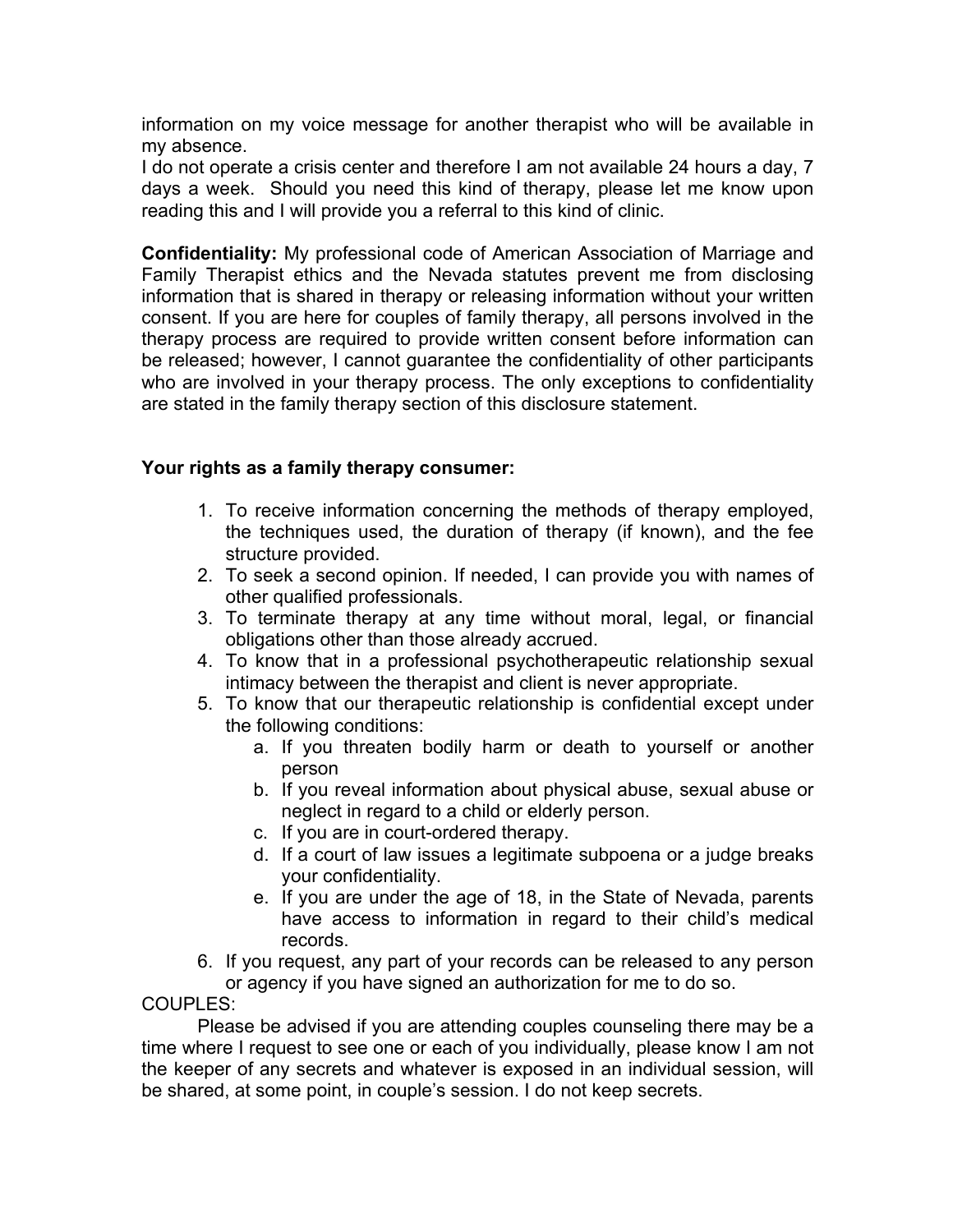$\mathcal{L}=\{1,2,3,4,5\}$ 

Minor Clients: If you bring a minor child to see me, by signing this disclosure you are stating you have the legal right to obtain treatment on behalf of said minor.

All marriage and family therapy services in Nevada are regulated by the Nevada Board of Family Therapist Examiners. Questions or complaints may be addressed to P.O. Box 370130, Las Vegas, NV 89134. The phone number is (702) 486-7388.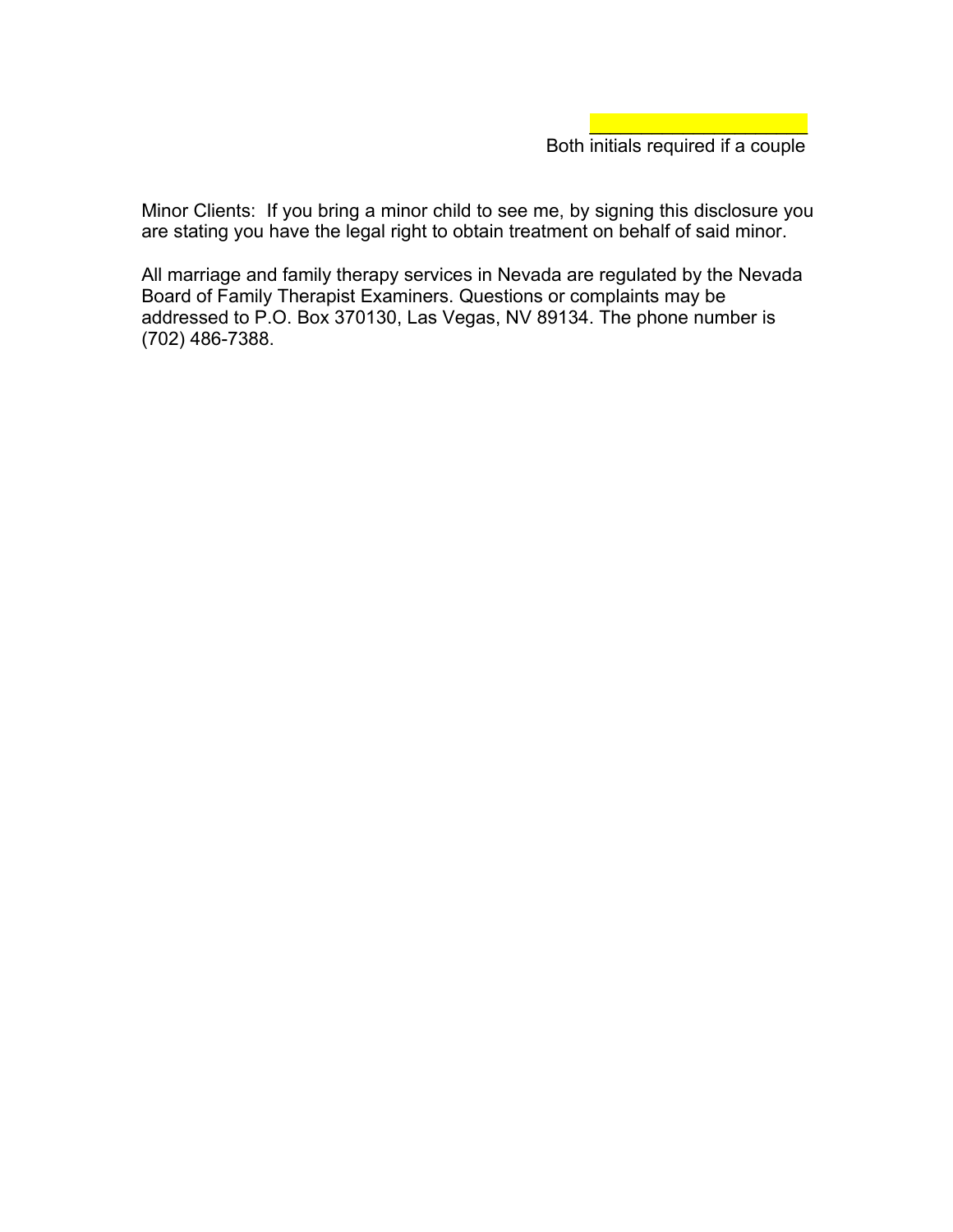# **Acknowledgement**

**By signing below, I acknowledge that I have received a copy of Kimberly Ann Malloy, MFT disclosure statement.** 

**AS well as agree that:**

- **1. I have read and understood the above policies.**
- **2. I have read and understand the financial obligations and cancellation policies.**
- **3. I have been informed of my therapist's credentials and my rights as a client.**

| Signed:                                |                                        |               |
|----------------------------------------|----------------------------------------|---------------|
|                                        | Client or parent/guardian please print | Date of Birth |
| Signed:                                |                                        |               |
|                                        | Client or parent/guardian Signature    | <b>Date</b>   |
| Signed:                                |                                        |               |
|                                        | Client or parent/guardian please print | Date of Birth |
| Signed:                                |                                        |               |
|                                        | Client or parent/guardian Signature    | <b>Date</b>   |
| <b>Refusal to Sign Acknowledgement</b> |                                        |               |
|                                        | <b>Client Signature</b>                | Date          |
| <b>Therapist Signature</b>             |                                        |               |
|                                        |                                        |               |
| <b>Kimberly Malloy MFT</b>             |                                        | Date          |